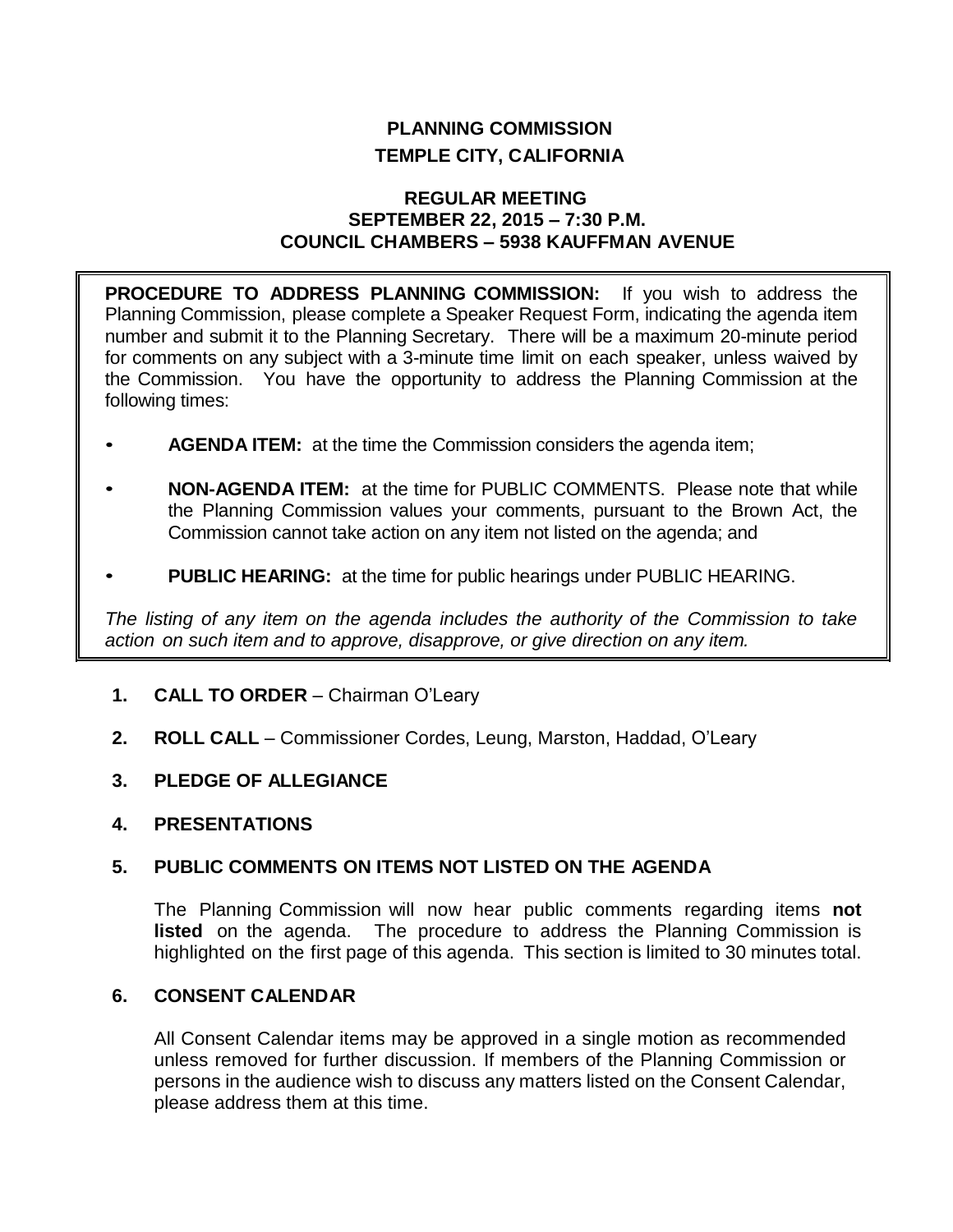Planning Commission Agenda September 22, 2015 Page 2 of 4

Recommendation: Approve Item A per recommendations.

#### A. APPROVAL OF MINUTES

The Planning Commission is requested to review and approve:

1) Minutes of the [Planning Commission Meeting](http://ca-templecity.civicplus.com/DocumentCenter/View/4546) of August 25, 2015.

#### **7. PUBLIC HEARING**

A. [A request for a conditional use permit to establish a 1,490 square foot drink and](http://ca-templecity.civicplus.com/DocumentCenter/View/4547)  [food establishment in the Camellia Square shopping center.](http://ca-templecity.civicplus.com/DocumentCenter/View/4547)

The subject site has a land area of 3.7 acres and is located at the northeast corner of Rosemead Boulevard and Las Tunas Drive. The proposed business, Pokelicious is proposing to establish a food and drink establishment in a 1,490 square foot unit in Building 2 of the Camellia Square. No consumption of alcoholic beverages is proposed for the business. The proposed hours of operation are from 11:00 a.m. to 10:00 p.m. seven days a week. The seating capacity proposed is 36 seats; no outside dining is being requested as part of this application. The property is located in the C-2, General Commercial zone and is designated as Commercial by the City's General Plan.

| Location: | 5728 Rosemead Boulevard, Unit 102 |
|-----------|-----------------------------------|
|-----------|-----------------------------------|

File Number: 15-274

Applicant: RubyAnna Sare

Project Planner: Adam Gulick

Recommendation:

- 1) Open the Public Hearing item;
- 2) Accept any public testimony; and
- 3) Adopt the resolution finding that the project is exempt from CEQA and approving the project subject to the proposed conditions of approval.
- B. [A lot consolidation to combine two lots that are under common ownership. The](http://ca-templecity.civicplus.com/DocumentCenter/View/4548)  [lot consolidation would combine two legal lots into a single parcel that would allow](http://ca-templecity.civicplus.com/DocumentCenter/View/4548)  [tenant improvements for a building that is located on a property line.](http://ca-templecity.civicplus.com/DocumentCenter/View/4548)

The subject site is a lot consolidation to combine two lots that are under common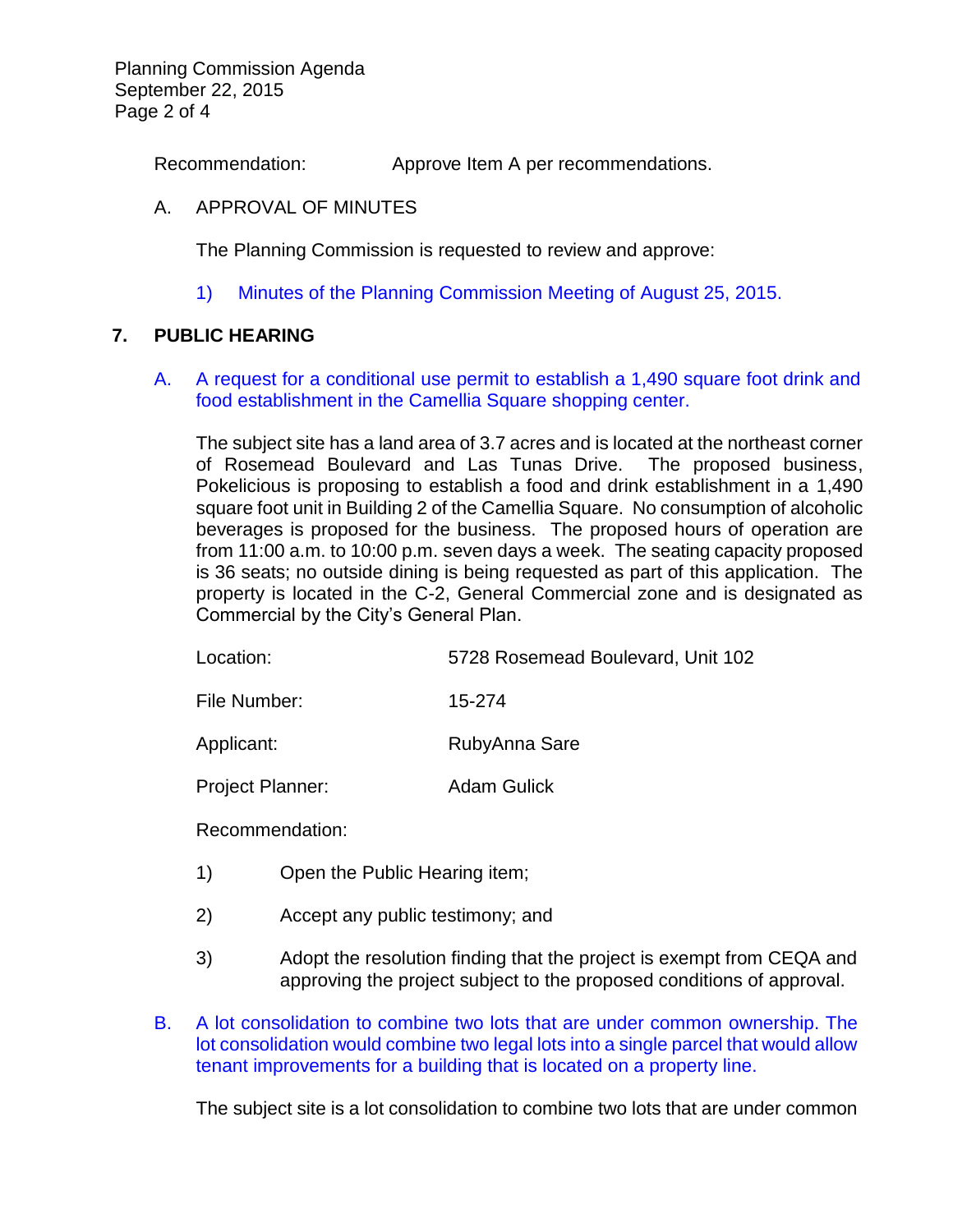ownership. Two buildings exist on the site, one constructed in 1957 consisting of 11,290 square feet (5570-B Rosemead Boulevard), and the other building constructed in 1980 consisting of 2,760 square feet (5570-A Rosemead Boulevard). Per Building Code, tenant improvements to 5570-B Rosemead Boulevard are prohibited due to the property line running through a portion of the building. If the lot consolidation is approved, the request would combine the two existing lots allowing tenant improvements at 5570-B Rosemead Boulevard. The property is located in the C-3, Heavy Commercial zone and is designated as Commercial by the City's General Plan.

| 5570 Rosemead Boulevard |
|-------------------------|
|                         |

File Number: 14-61

Applicant: Wai H. Lai

Project Planner: Adam Gulick

Recommendation:

- 1) Open the Public Hearing item;
- 2) Accept any public testimony; and
- 3) Adopt the resolution finding that the project is exempt from CEQA and approving the project subject to the proposed conditions of approval.

## **8. UNFINISHED BUSINESS**

- **9. NEW BUSINESS** None
- **10. COMMUNICATIONS** None
- **11. UPDATE FROM THE COMMUNITY DEVELOPMENT DIRECTOR**

# **12. COMMISSION ITEMS SEPARATE FROM THE COMMUNITY DEVELOPMENT DIRECTORS REGULAR AGENDA**

- A. COMMISSIONER CORDES
- B. COMMISSIONER LEUNG
- C. COMMISSIONER MARSTON